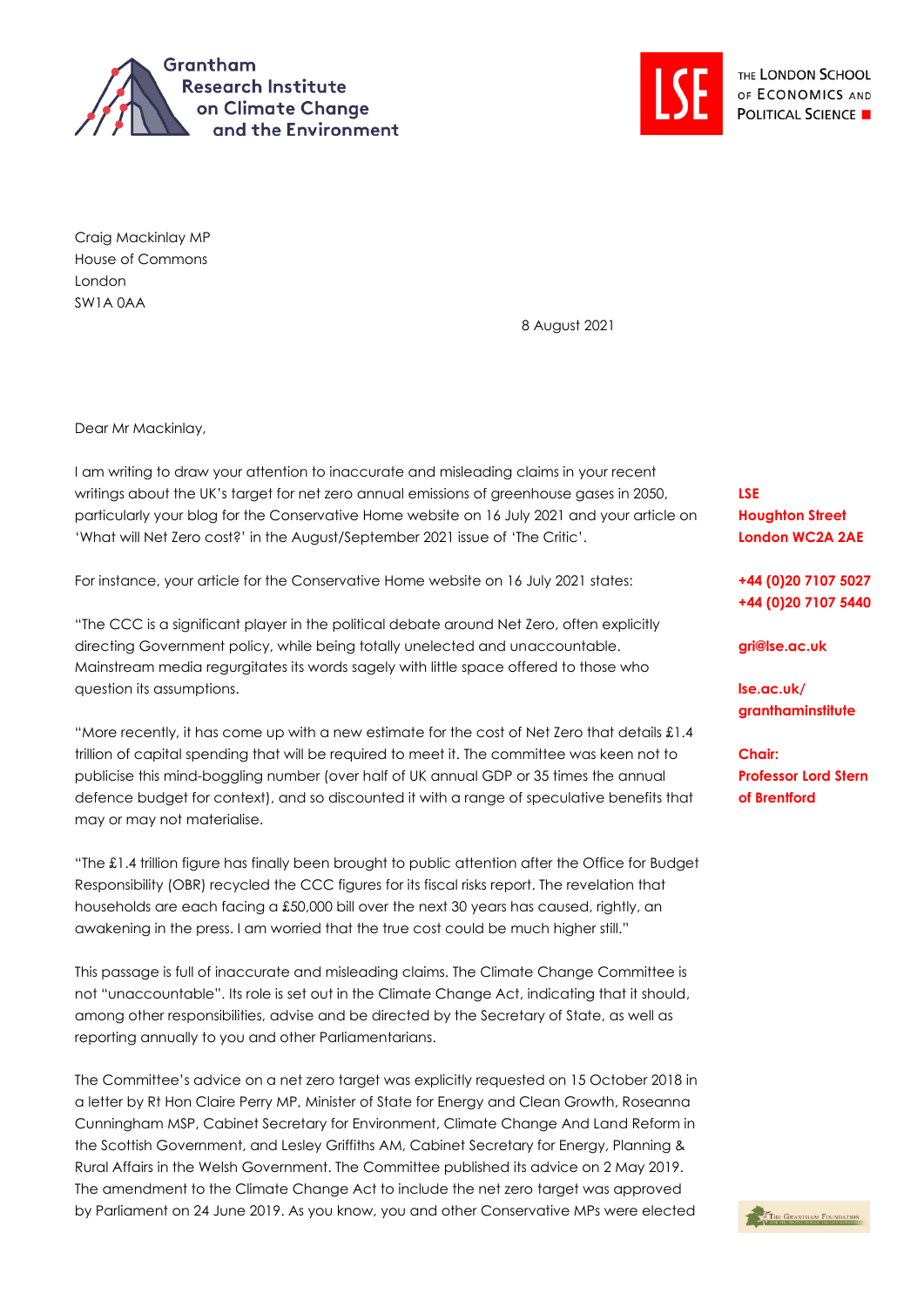in December 2019 on a manifesto that stated: "We will lead the global fight against climate change by delivering on our world-leading target of Net Zero greenhouse gas emissions by 2050, as advised by the independent Committee on Climate Change".

Contrary to your claim, the Committee did not estimate that £1.4 trillion is the cost of reaching the statutory target of reducing annual emissions of greenhouse gases to net zero by 2050. The Committee's report in May 2019, which I am sure you read closely, states that its "central estimate is that a net-zero GHG target could be met at an annual resource cost of around 1.3% of GDP in 2050". This would be equivalent to about £50.7 billion assuming that UK GDP reaches £3.902 trillion in 2050. It noted that uncertainties relating to the estimate mean "it is not sensible to be overly precise in reporting cost estimates (e.g. we emphasise our estimate of 1 – 2% of GDP, rather than our central estimate of 1.3%). However, provided policy is developed in an effective and timely manner, there appears to be more opportunity for upside of lower costs than downside risk of higher costs."

The Committee updated its estimates of the investment costs and savings in reaching net zero emissions in its advice on the Sixth Carbon Budget, which was published on 9 December 2020. It states:

"In our Balanced Net Zero Pathway, this in-year capital investment ramps up significantly during the 2020s and early 2030s from around £10 billion in 2020 to around £50 billion by 2030.

"It remains at approximately this level or slightly above until 2050 (Figure 5.1). By comparison, Gross Fixed Capital Formation in the UK in 2019 was approximately £390 billion (17% of GDP).

"We have not explicitly modelled in-year capital investment post-2050, but it is likely that it will decrease as costs of low-carbon technologies continue to fall and as capital replacements can be deployed more cheaply than the projects they replace."

The report also states: "Our analysis indicates that the annualised resource cost of reducing GHG emissions to Net Zero would rise towards 0.6% of GDP by the early 2030s, remain at approximately this level through the 2030s and early 2040s, before falling to approximately 0.5% by 2050. Our scenarios demonstrate the potential for slightly higher or lower costs, all around 1% of GDP or less."

However, the report also points out: "Much of the investment spending can be recouped through lower operating costs. These savings, many of which relate to reduced reliance on imported fossil fuels, will rise to around £35 billion by 2035 and £60 billion by 2050."

Figure 5.3 on page 250 of the report shows capital and investment costs and operating cost savings in the Committee's 'Balanced Net Zero Pathway', indicating that by 2050 the annual savings would exceed annual costs. Of course, as the Committee, explicitly notes, costs and savings would continue beyond 2050, and should be taken into account in any overall assessment of the total investments and savings arising from reaching net zero emissions by 2050. It should also be noted that these benefits do not include the avoided impacts of climate change and other gains from cuts in fossil fuel use, such as lower local air pollution.

The £1.4 trillion figure that you cited was actually calculated by the Office for Budgetary Responsibility and published in its 'Fiscal risks report' in July 2021. I encourage you to read the report carefully as you will see that your use of the £1.4 trillion figure has been extremely misleading. The report's conclusions states:

"Between now and 2050, the fiscal costs of reducing net emissions to zero in the UK could be significant but not exceptional. The CCC puts the cumulative 30-year investment cost for the whole economy, plus the operating costs of removals, at £1.4 trillion in real terms, with our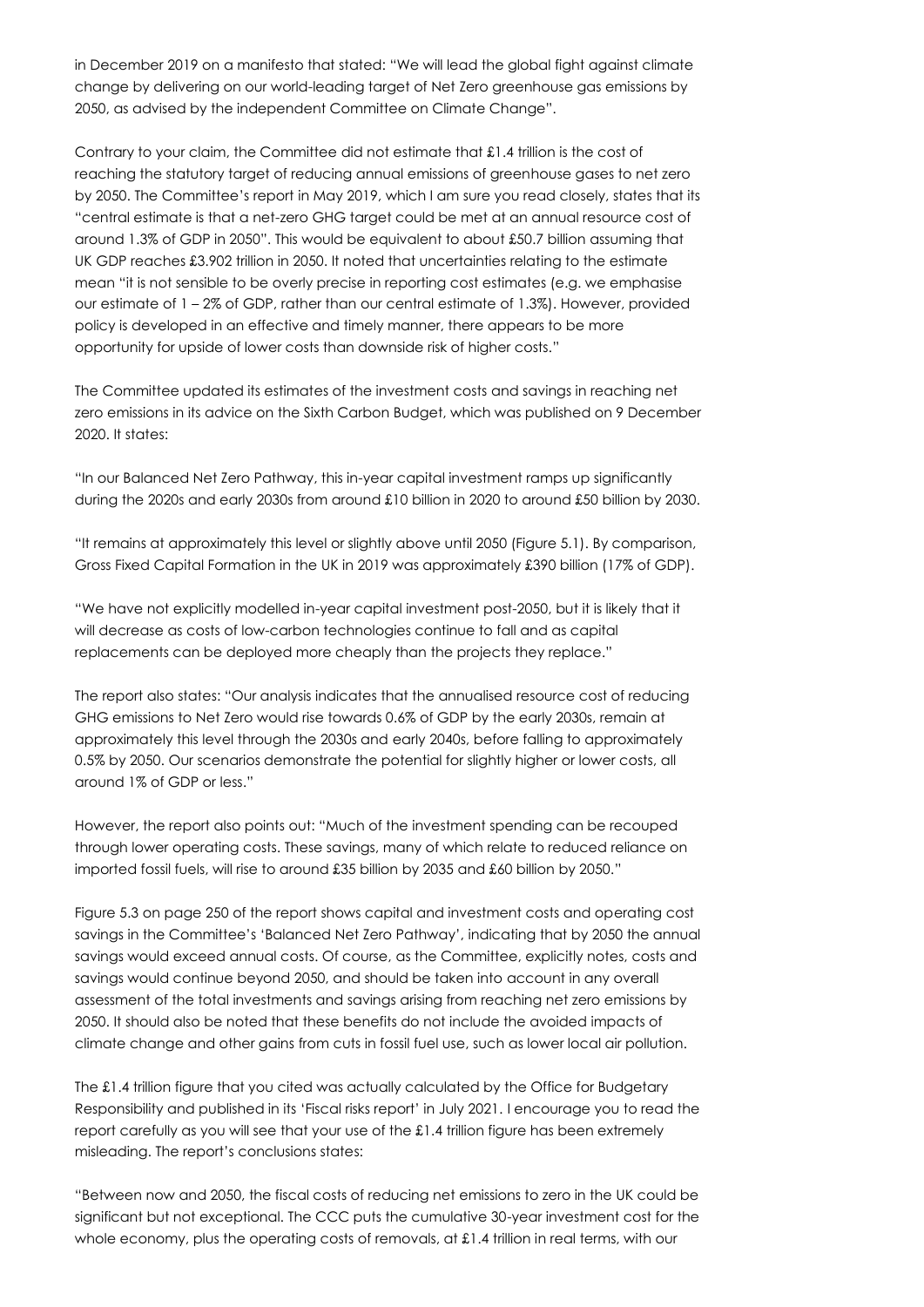central variant assuming that the Government picks up around a quarter of that cost. When combined with savings from more energy-efficient buildings and vehicles, the net cost to the state is £344 billion in real terms. But spread across three decades, this represents an average of just 0.4 per cent of GDP in additional public spending each year. Factoring in the costs of lost fuel duty and other emissions-related revenues, and the fiscal impact of a modestly smaller economy, partly offset by the yield from taxing carbon more heavily, the fiscal impact of achieving net zero would add 21 per cent of GDP to public sector net debt in 2050-51 (£469 billion in today's terms). That would be somewhat less than the 23 per cent of GDP (£520 billion in today's terms) rise between 2019-20 and 2021-22 that we expect as a result of the pandemic."

It is clear that the £1.4 trillion figure was a gross investment figure for the period between 2020 and 2050 and did not include the significant savings from reduced imports of fossils fuels. Indeed, if the period beyond 2050 is included, it is likely that the cumulative savings would eventually exceed the cumulative investment costs, even without accounting for the considerable benefits from avoided climate change impacts and other gains, such as lower local air pollution. Hence it was extremely misleading for you to describe in your article for Conservative Home the cost of reaching net zero as equivalent to "over half of UK annual GDP".

I understand from media reports that you are now leading a new 'Net Zero Scrutiny Group' of MPs, which will be supported by the Global Warming Policy Foundation, a campaign organisation that lobbies against policies to reduce greenhouse gas emissions from fossil fuel use. As I am sure you know, the Foundation has a track record of promoting inaccurate and misleading information about climate change, and was sanctioned by the Charity Commission in 2014 for its activities.. I encourage you to draw on more credible and authoritative sources of information, such as the Climate Change Committee.

Finally, I have noticed that you seem reluctant to acknowledge the large and growing costs of climate change to your constituents in Thanet South and other people across the UK. Thanet South is already suffering the impacts of climate change, including higher risk of coastal flooding from sea level rise, higher risk of river and surface water flooding due to more intense rainfall, and higher risks of damage to lives and livelihoods from heatwaves, which are growing in severity and frequency.

The Government has recognised some of these risks to your constituents and other people across England. For instance, on 29 July, the Department for Environment, Food and Rural Affairs published its 'Flood and coastal erosion risk management: An investment plan for 2021 to 2027'. It states: "The amount invested in the new 6-year investment programme in England has doubled to £5.2 billion for 2021 to 2027. This will better protect 336,000 properties and is forecast to reduce national flood risk by up to 11% by 2027. It will help to avoid £32 billion of wider economic damages. The programme will invest in around 2,000 new defence schemes."

The Introduction to the document makes explicitly clear that climate change is increasing the risks of flooding, requiring higher investments in resilience:

"Flooding and coastal erosion can be devastating. As well as the potential for loss of life and damage to property, they can impact our businesses and livelihoods, and affect our health and wellbeing. The risks we face are significant and continue to grow. Climate change is leading to rising sea levels and warmer and wetter winters, together with an increase in the frequency and intensity of extreme events such as heavy rainfall, coastal erosion and landslips."